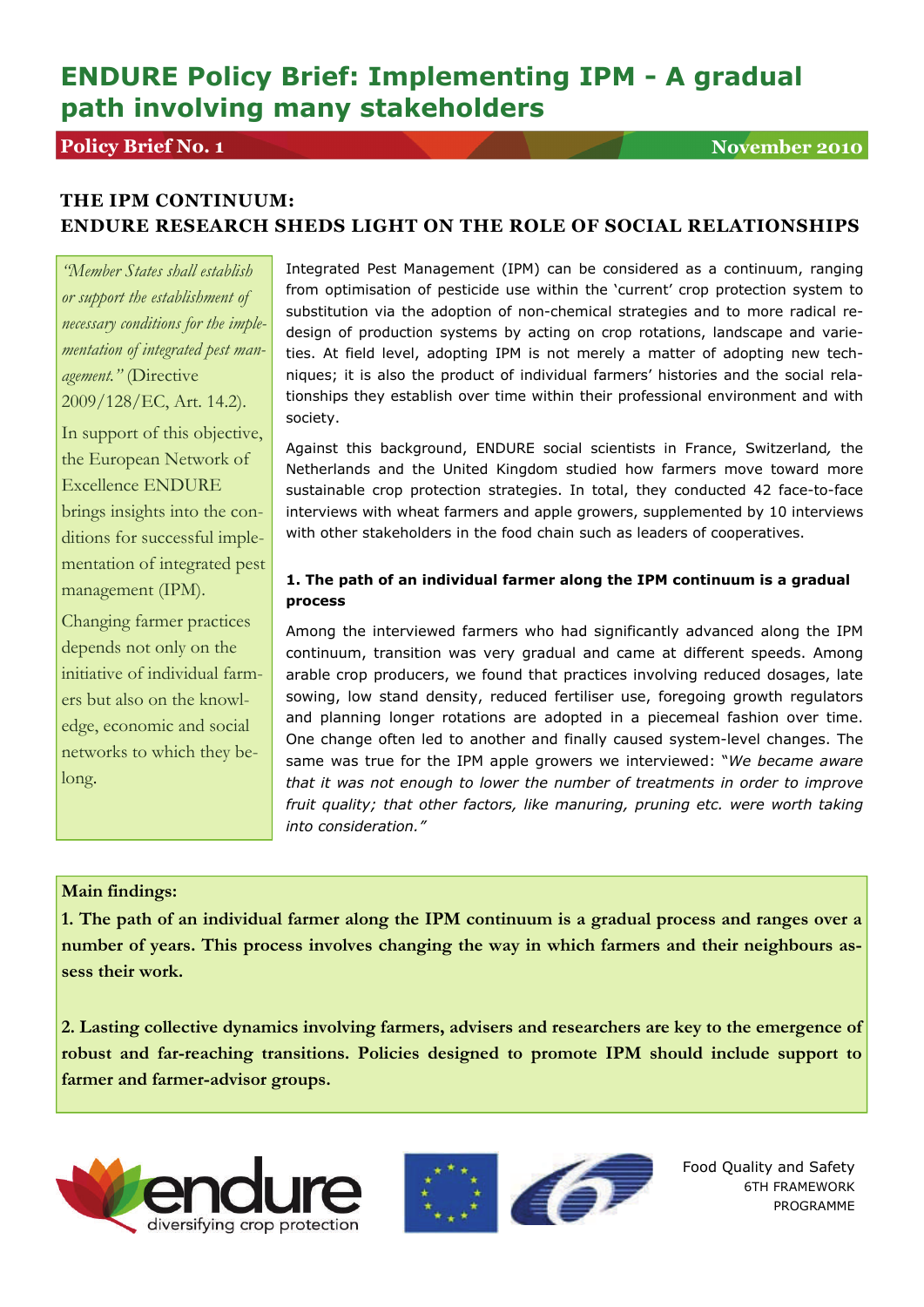## **Implementing IPM: A gradual path involving many stakeholders**

### **Policy Brief No. 1** November 2010

"IPM is not a one-shot event. It can take on a variety of forms over different time spans and be triggered by a variety of events."

Let us consider the case of Antoine, a French wheat farmer who belongs to an IPM group of farmers (see Figure 1). Antoine manages a wheat-barley-oilseed rape rotation and also produces sugar beet. When he began farming in 1994, his main goal was to optimise profits to ensure two full wages, one for his father and one for himself.

As his farm had fields with very different yield potential, he adapted his plant protection strategies to the potential of each field. He therefore minimised costs in the fields with the lowest potential yields. This first evolution took place in the context of CAP revision and low prices (1992-2006). He describes his practices at the time as 'lightened' conventional farming.

The main event leading him toward more advanced forms of IPM occurred in 2004. The trigger was a heavy weed outbreak associated with a perception that his crop protection strategy was incoherent. For instance, he had reduced the use of herbicides without adjusting other factors such as sowing date and density. This eventually led him to think in terms of crop rotation and to produce his first 'redesigned' IPM crop in 2008. Now he is confident that, regardless of future market changes, he will not revert to earlier farm practices.





This story is one of many showing that IPM is not a one-shot event. It can take on a variety of forms over different time spans and can be triggered by a variety of events. Nevertheless, it often involves a series of cumulative steps over time eventually resulting in systemic change.

#### **2. Lasting collective dynamics involving farmers, advisers and researchers are key to the emergence of robust and far-reaching transitions**

Collective dynamics are key to supporting farmer transitions towards substitution and redesign strategies. Our interviewees acknowledged the value of membership of an IPM farmer group. In these groups, farmers learn from one another and from advisers and, when they are present, researchers (see Box 1) . They jointly construct technical solutions adapted to their specific situation. Interviews showed that farmers gain confidence because their individual decisions are taken within a group, or at least challenged with the opinions of other farmers and of the adviser.

"Collective dynamics are key to supporting farmer transitions towards substitution and redesign strategies."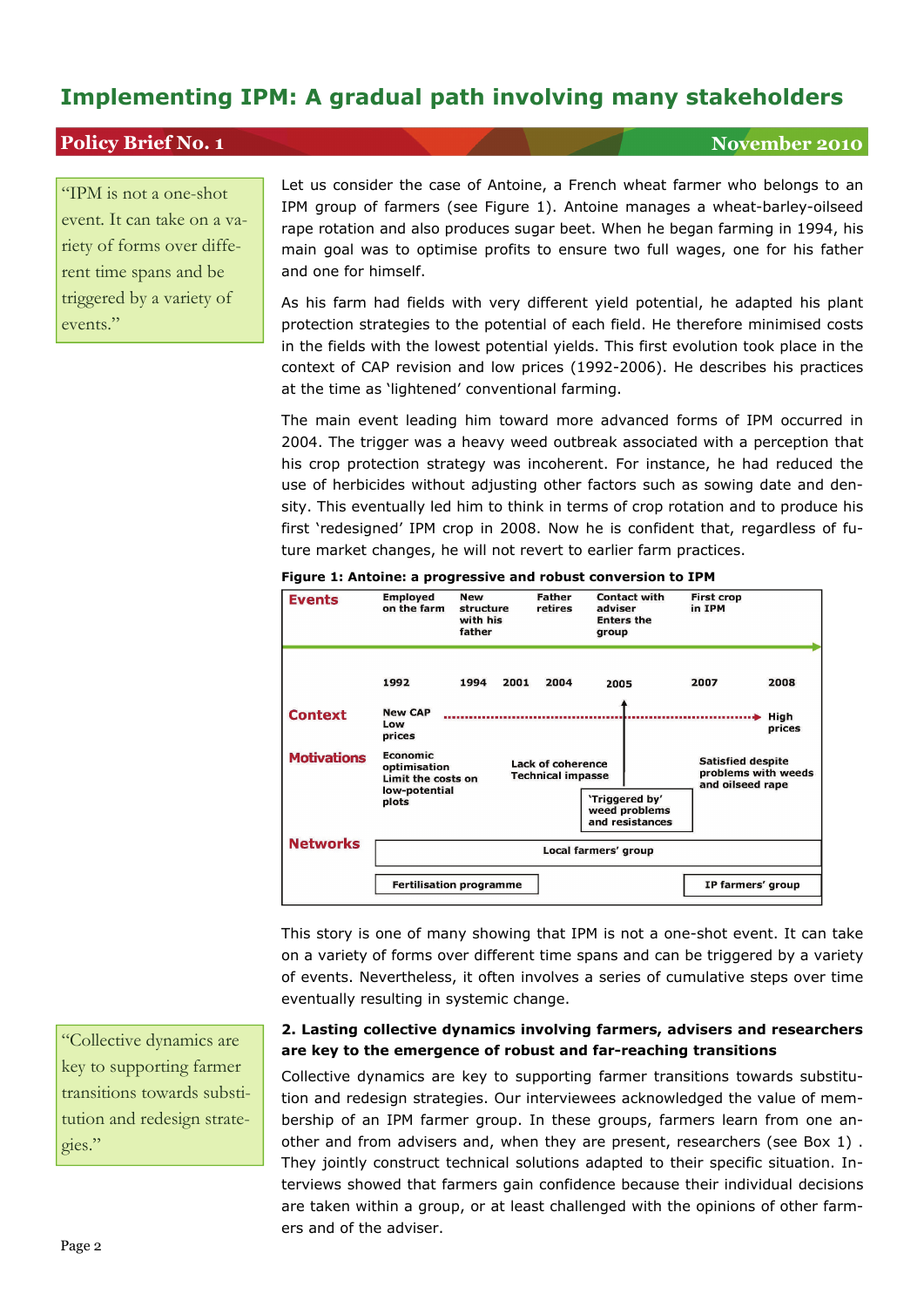## **Implementing IPM: A gradual path involving many stakeholders**

## **Policy Brief No. 1** November 2010

"Nearly all farmers who had clearly entered the IPM continuum were also members of professional organisations. In contrast, isolated farmers are less likely to engage in IPM."

Another fact that corroborates the importance of collective dynamics in supporting farmer adoption of IPM is borne out by the observation that nearly all farmers who had clearly entered into the IPM continuum were also active members of professional organisations. In contrast, isolated farmers are less likely to engage in IPM. In Switzerland, for example, most part-time apple growers did not belong to a grower group and did not enjoy technical support. They were not able to comply with the new Swiss IPM regulation which meant that they could not benefit from the IPM subsidies and eventually gave up farming.

#### **Box 1: Collective dynamics in Switzerland: IPM groups in apple**

In Switzerland, the implementation of integrated production was facilitated by connecting researchers, advisers and growers within IPM groups. These groups, set up by a public adviser, a researcher and pioneer growers, were key to the success of the new Swiss agricultural policy linking state payments to IPM implementation. To join an IPM group, producers were required to take courses in IPM and to participate in five annual collective pest monitoring sessions. Each group, convened by the advisory service, was divided into grower-led subgroups that jointly monitored reference plots. All the sub-groups subsequently met to hear their respective observations and comment on them. If relevant, they discussed the need to treat.

This collective system generated many benefits. It generated large data-bases for use by the advisory service and the research station. It made feasible coordinated initiatives such as the collective use of pheromone traps against codling moth. Interviewed growers said they:

- learned from each other
- became more confident about their decisions

- acquired a more general vision due to the large number of reference plots they had been exposed to.

#### **3. Standards within the farming community**

Farming groups also create or maintain standards that can either favour or impede IPM. Even though yields are not direct indicators of economic success, our interviews show that in fact they nevertheless continue to function as a major symbolic reference among the farming community.

Naturally, evaluating performance according to margins rather than yields is more directly related to farmer objectives. This is true with IPM. But IPM, which is associated with changes in risk management, also calls for changes in the criteria used to measure performance, particularly those related to the presence of pests and weeds.

Let's take the example of wheat. In conventional wheat production, early sowing and high nitrogen input cause:

- Aphid and fungal disease outbreaks which make the preventive use of pesticides necessary.
- Risk of lodging, which makes applications of growth regulators a must.

To reduce the risk of fungal disease, Antoine postpones sowing to mid-October.

"IPM calls for changes in the criteria used to measure performance, particularly those related to the presence of pests and weeds."